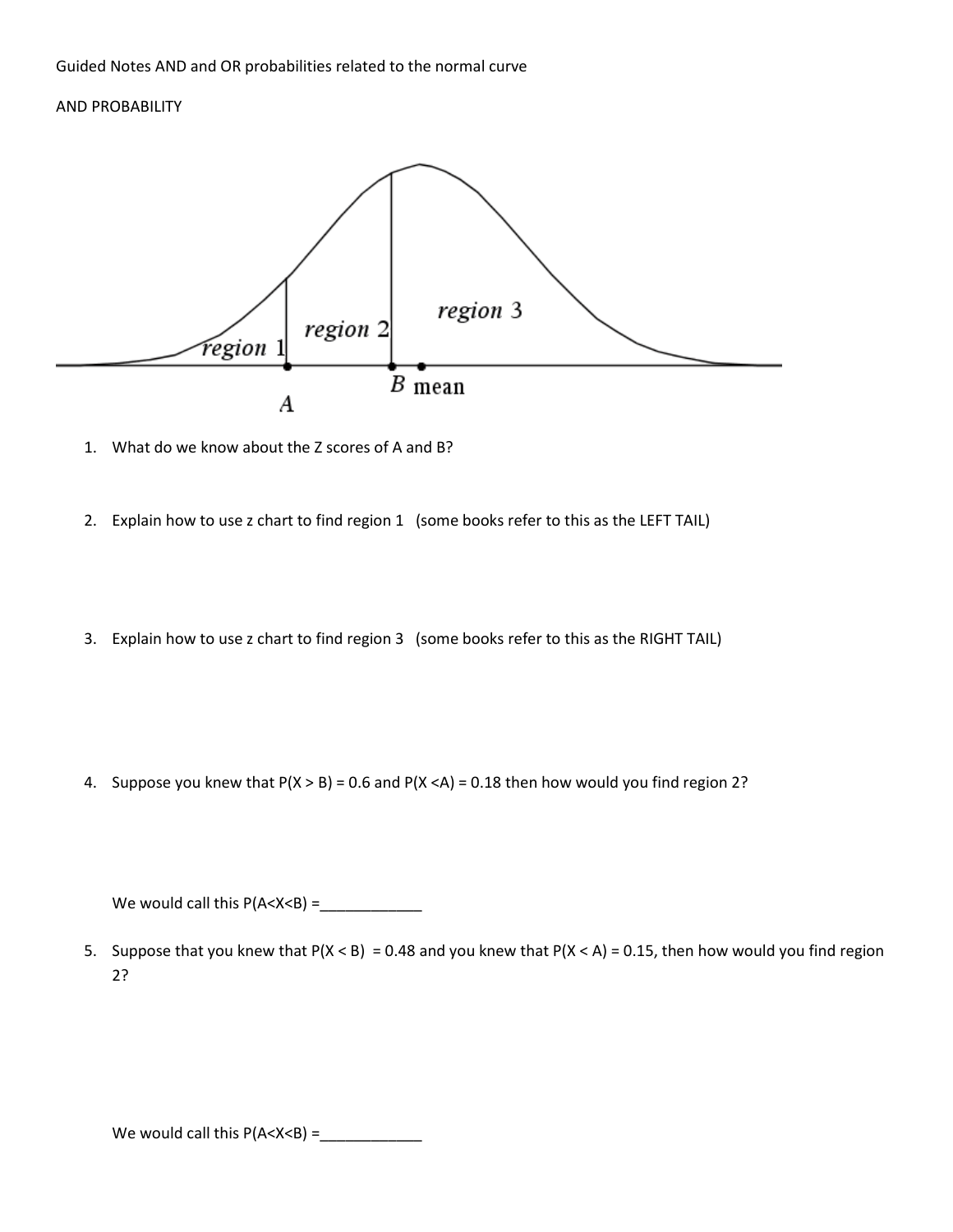

- 6. What do we know about the z scores of A and B?
- 7. What is region 3 in this scenario AUTOMATICALLY? Why?
- 8. Suppose you knew that  $P(X > A) = 0.85$  then how would you find region 2?

We would call this P(A<X<B) =\_\_\_\_\_\_\_\_\_\_\_\_

9. Suppose that you knew that  $P(X < A) = 0.13$ , then how would you find region 2?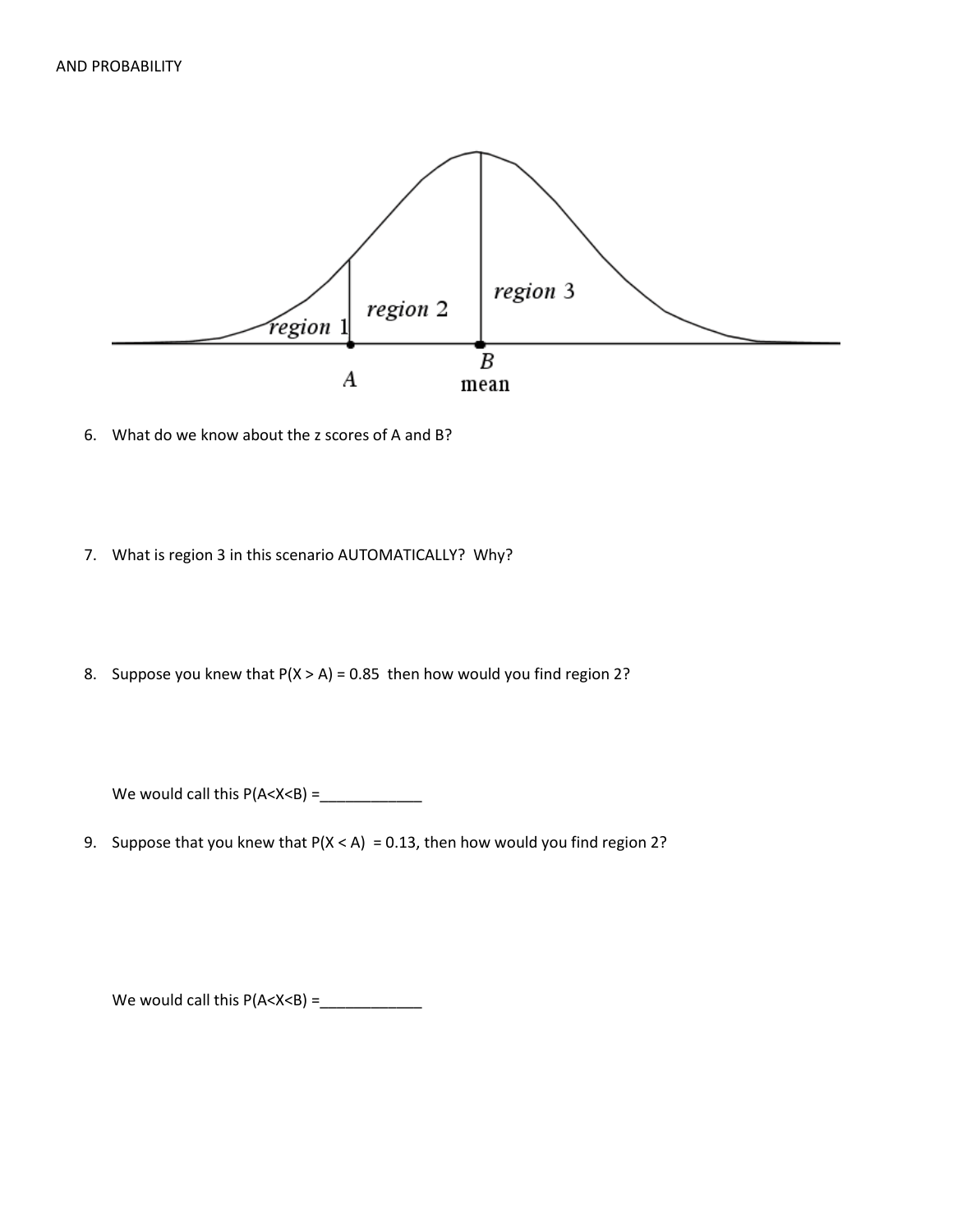

10. What do we know about the z scores of A and B?

- 11. What is region 1 in this scenario AUTOMATICALLY? Why?
- 12. Suppose you knew that  $P(X < B) = 0.72$  then how would you find region 2?

We would call this P(A<X<B) =\_\_\_\_\_\_\_\_\_\_\_\_

13. Suppose that you knew that  $P(X > B) = 0.22$ , then how would you find region 2?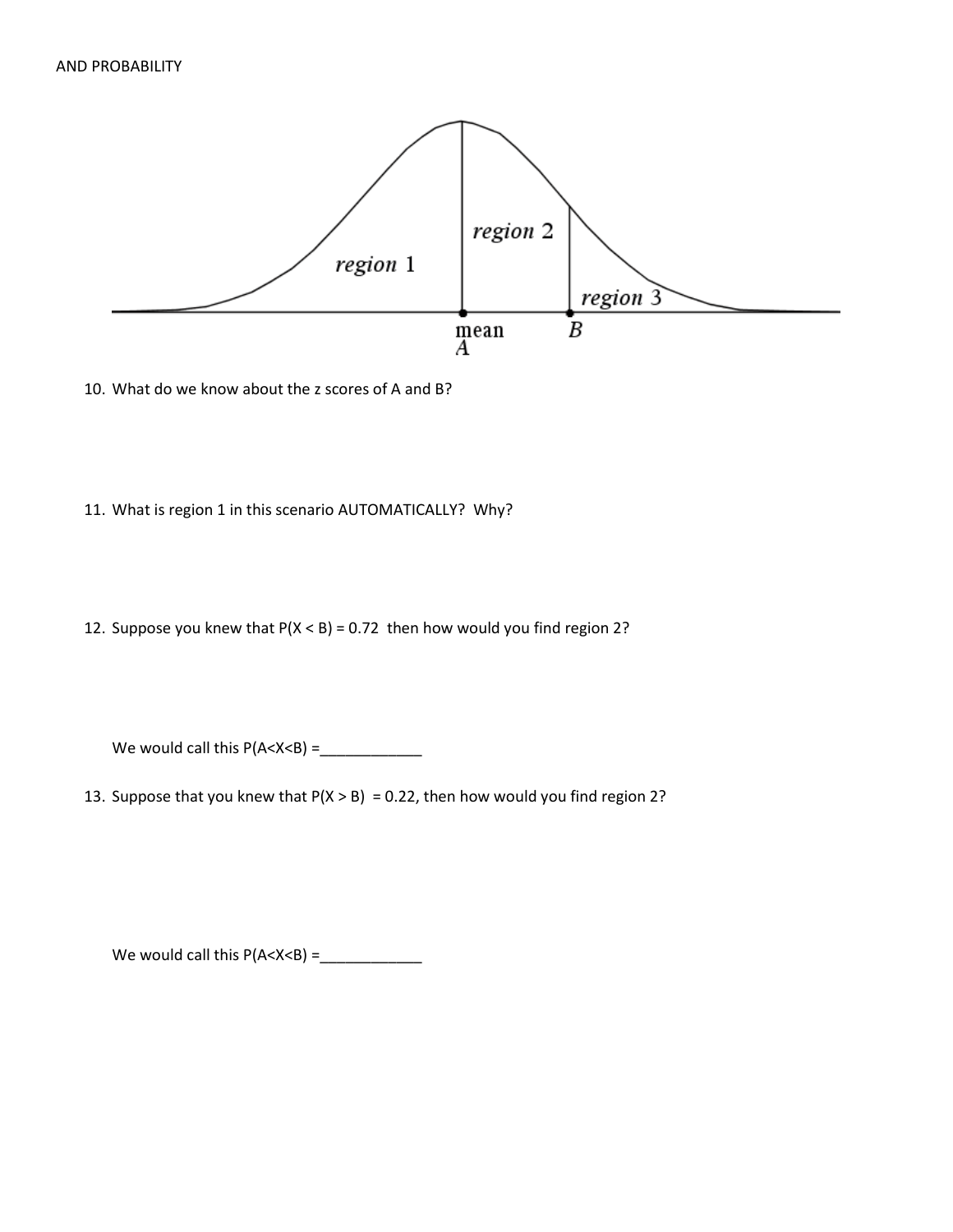

14. What do we know about the Z scores of A and B?

15. Explain how to use z chart to find region 1 (some books refer to this as the LEFT TAIL)

16. Explain how to use z chart to find region 3 (some book refer to this as the RIGHT TAIL)

17. Suppose you knew that  $P(X > B) = 0.2$  and  $P(X < A) = 0.78$  then how would you find region 2?

We would call this P(A<X<B) =\_\_\_\_\_\_\_\_\_\_\_\_

18. Suppose that you knew that  $P(X < B) = 0.98$  and you knew that  $P(X < A) = 0.61$ , then how would you find region 2?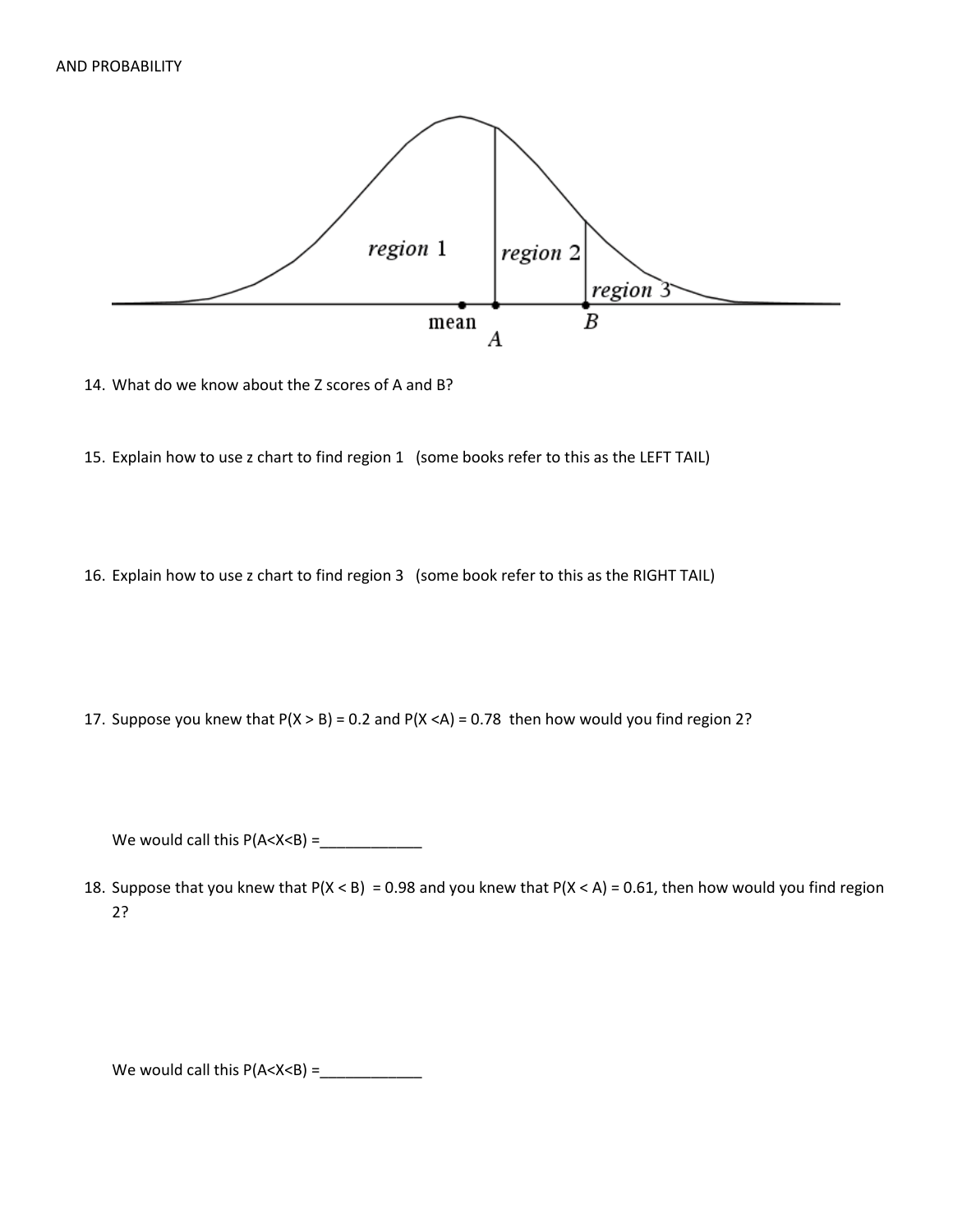

- 19. What do we know about the Z scores of A and B?
- 20. Suppose you knew that  $P(X > B) = 0.2$  and  $P(X < A) = 0.28$  then how would you find region 2?

We would call this P(A<X<B) =\_\_\_\_\_\_\_\_\_\_\_\_

21. Suppose that you knew that  $P(X < B) = 0.88$  and you knew that  $P(X < A) = 0.24$ , then how would you find region 2?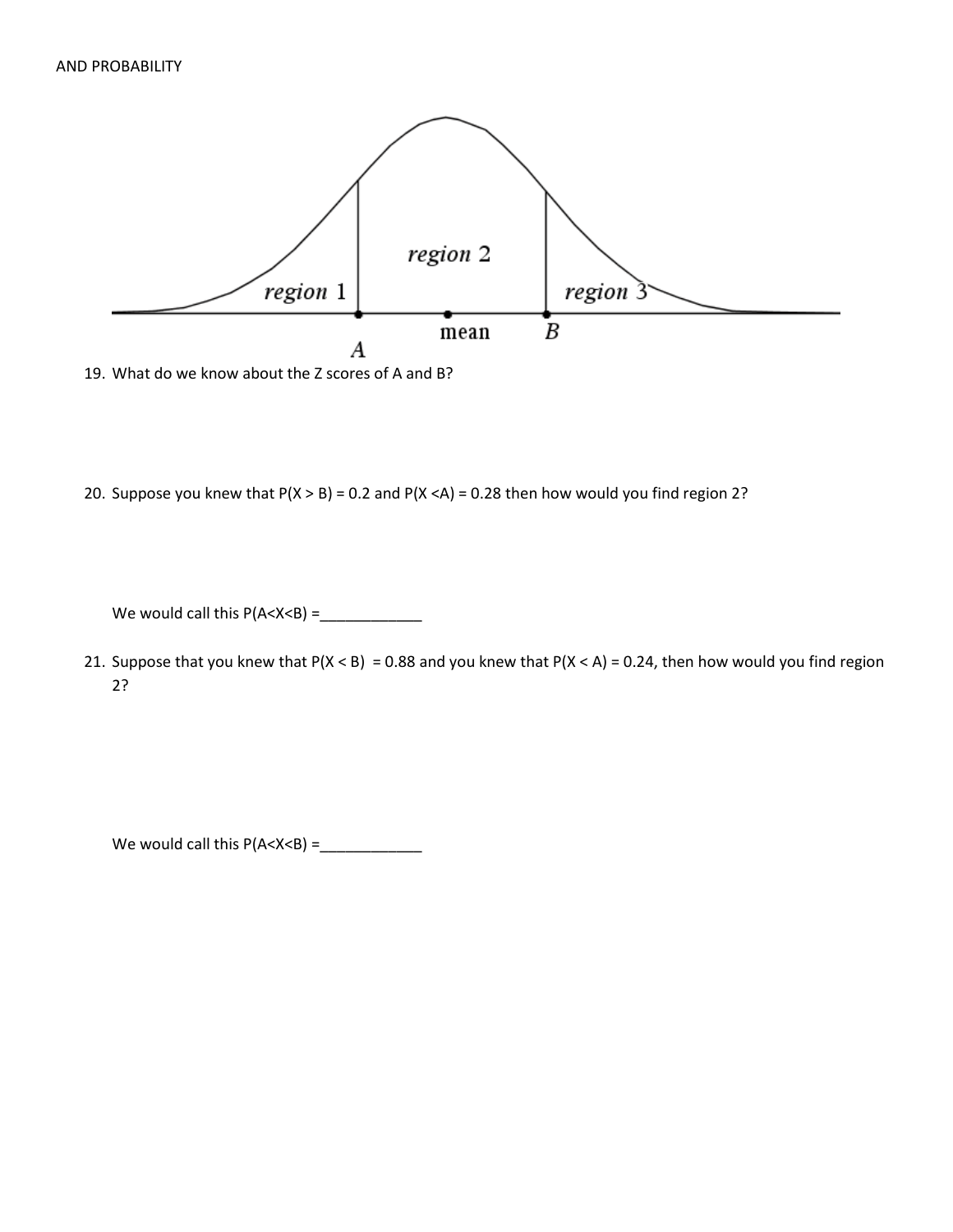

22. You know that region 2 a.k.a.  $P(A < x < B) = 0.4000$ , then what is  $P(x < A)$  OR  $P(x > B)$ ?

23. You know that P(x<A) OR P(x>B) = 0.62, then what is region 2 a.k.a. P(A<x<B) ?

24. If we think of region 1 and region 3 as the TAILS of this normal curve and region 2 as the middle, then how can we use the middle to find the tails?

25. If we think of region 1 and region 3 as the TAILS of this normal curve and region 2 as the middle, then how can we use the tails to find the middle?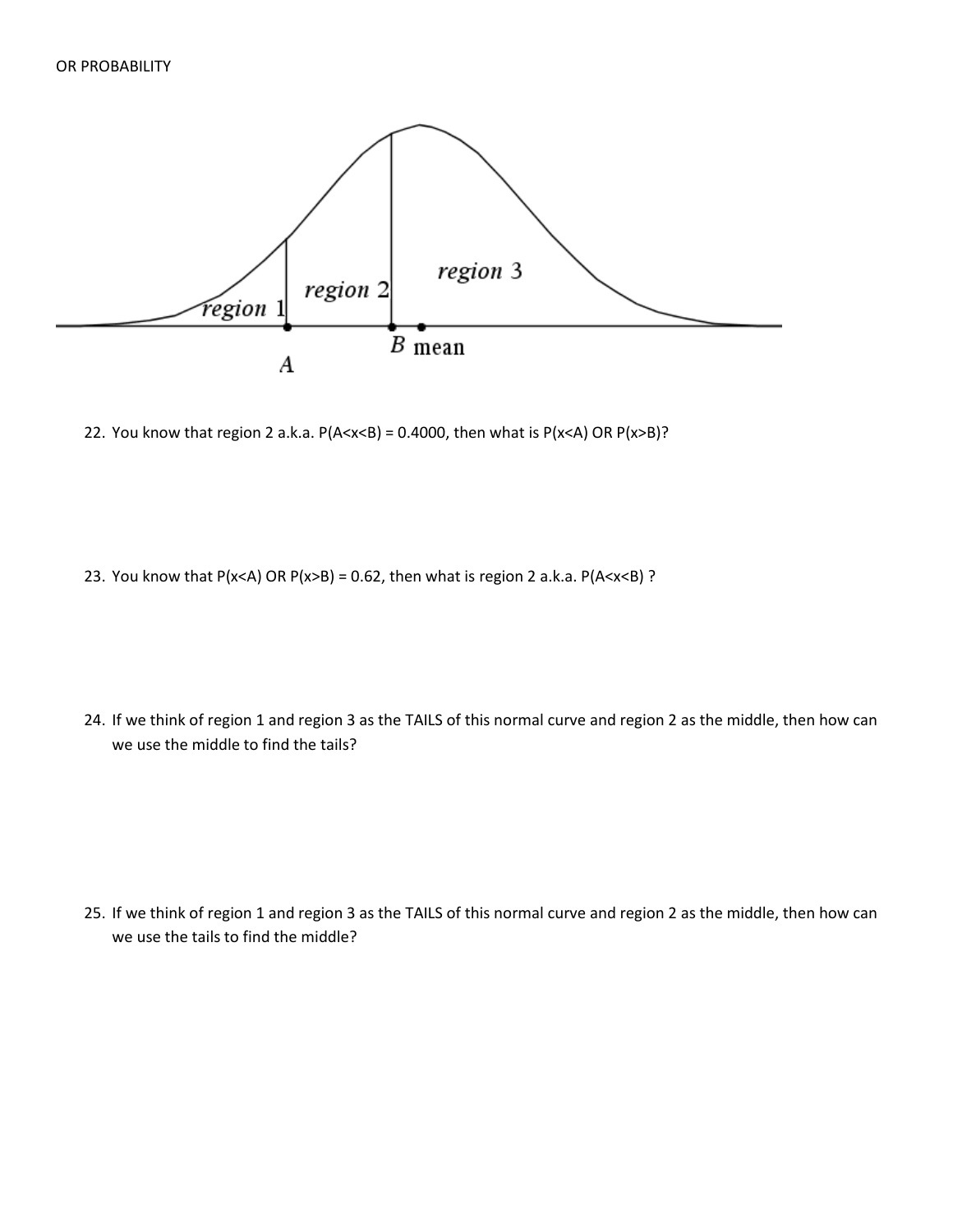## Assume that mean =100 and SD =10 for all of these problems